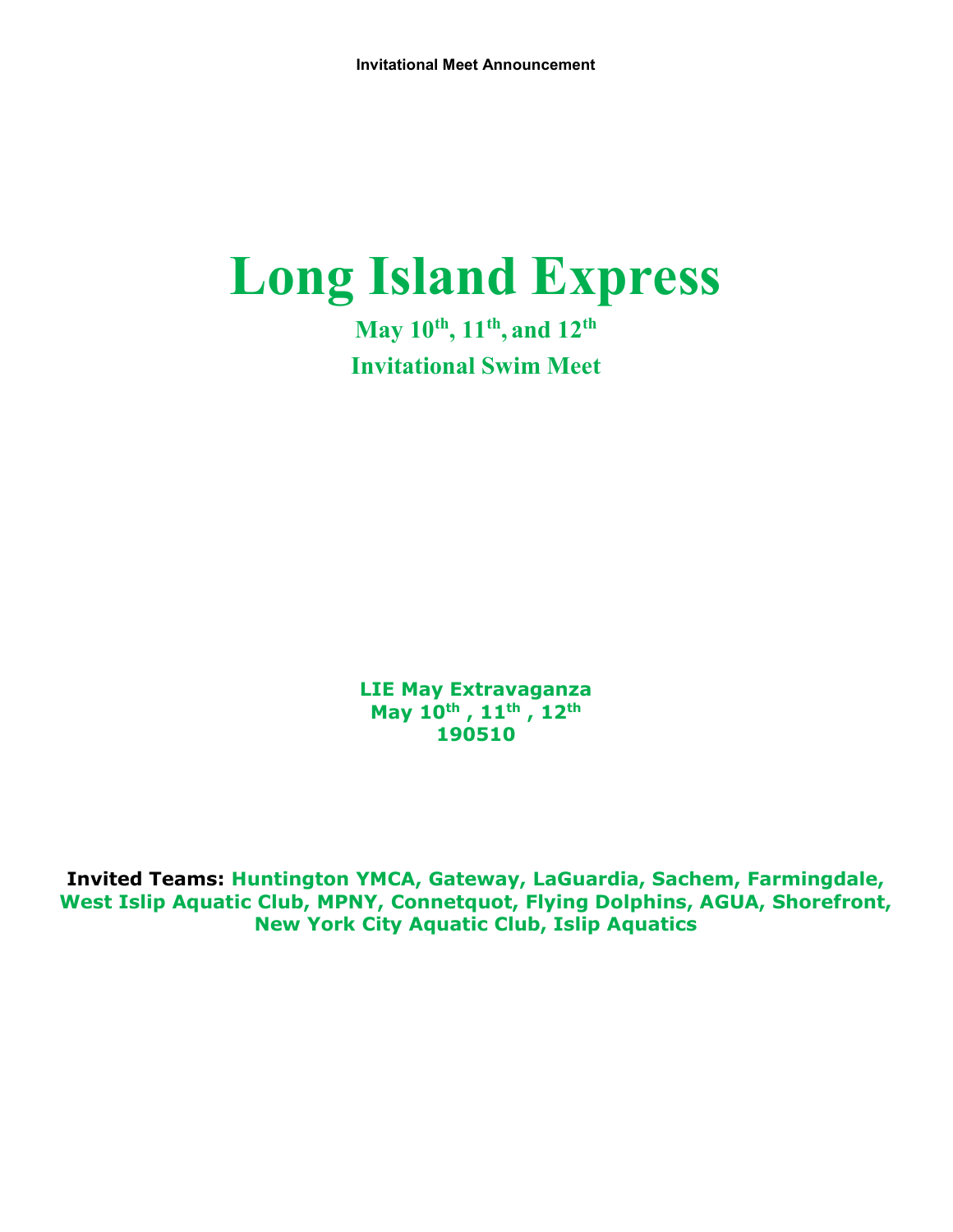# LIE May Extravaganza Invitational May 10th 11th and 12th 2019

SANCTION: Held under the sanction of USA Swimming/Metropolitan Swimming, Inc., #190510 TT 190555 LOCATION: Hofstra University FACILITY: Pool 8 Lane 50 meter facility with Colorado timing system The pool has been certified in accordance with Article 104.2.2C (4) The depth is 5.0 feet in the shallow end and 15.0 feet in the deep end.certified in accordance with Article 104.2.2C (4) SESSIONS: Friday 13-14 15-18 Warm-up 4:00 Start 5:00 Saturday and Sunday 11-12, 10 and under 8:00 Warm-up 9:00 Start Saturday and Sunday 13-14 , Open 1:30 Warm-up 2:30 Start Sat and Sunday 400 Free and 400 IM 7:00 warm-up 7:30 start – these events will be swum fastest to slowest alternating women and men.

FORMAT:

Timed finals

#### Deck seeding will be in place

ELIGIBILITY: Open to all Invited USA Swimming/Metropolitan Swimming Inc. registered swimmers. All swimmers participating in this meet must be registered by the first day of the meet. No "Deck Registrations" will be accepted Age on May 10, 2019 will determine age for the entire meet.

**DISABILITY** SWIMMERS: Swimmers with disabilities are encouraged to attend. Contact the meet director if you need special consideration. The athlete (or the athlete's coach) is also responsible for notifying the meet referee of any disability prior to the competition.

ENTRIES: 3 Entries per day for 12 and unders - 3 Entries per day for 13 and overs will be permitted

Minimum age for Open events is 12

Entries will be cut on a first come first serve basis. Hy-Tek entries only.

U.S. Mail Entries/Payment to: Robert Ortof 28-01 202 Street Bayside NY 11360 Email Entries/Confirm Entry Receipt: Rortof@gmail.com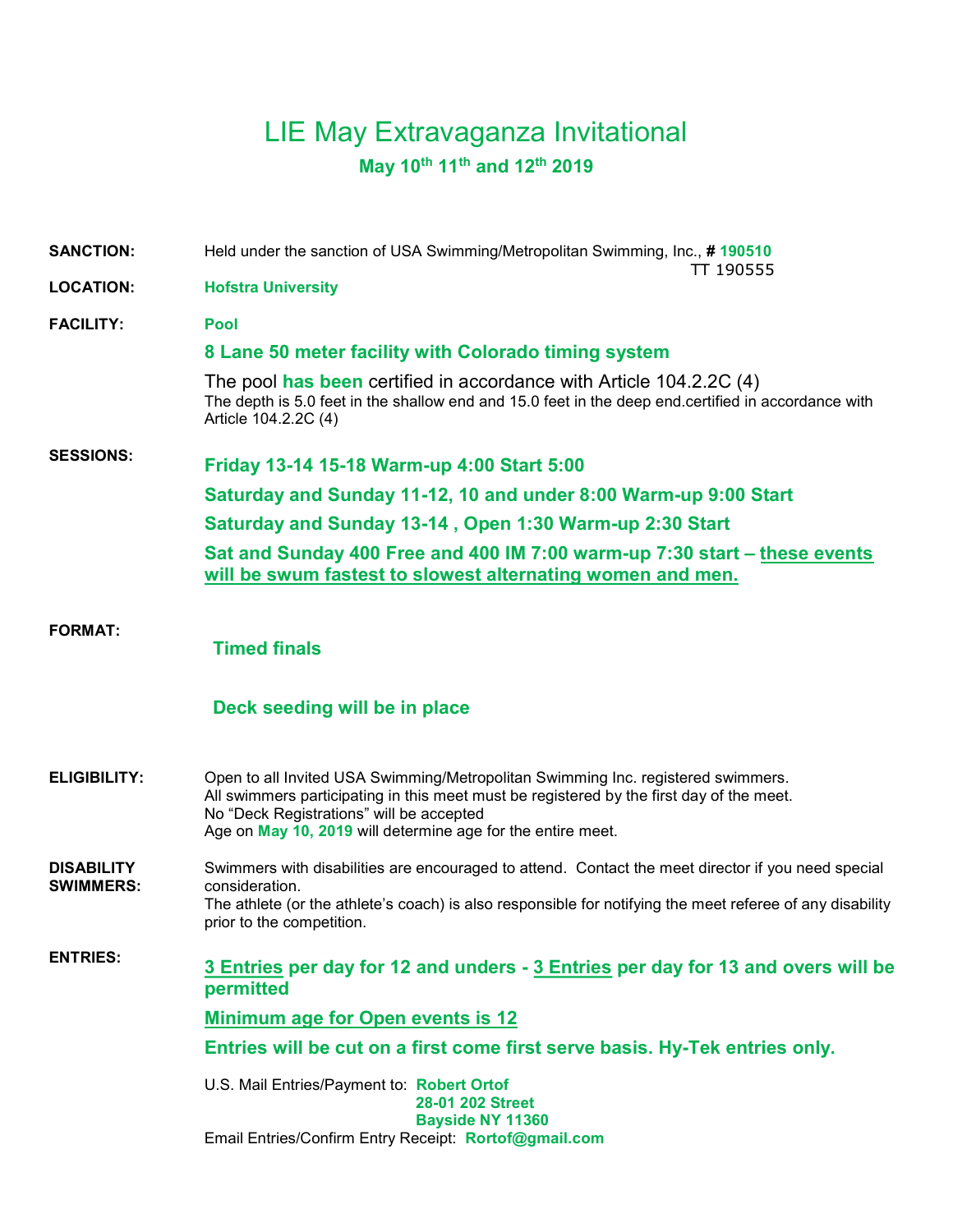- DEADLINE: Entries must be received by : May 1, 2019 An email confirming receipt of entries if you provide an email contact. Please contact Meet Director if you do not receive such a report within 2 days of your original email.
- **ENTRY FEE:** An entry fee of \$\$6.00 per individual event must accompany the entries. Make check payable to: Long Island Express LTD Payment must be received by May 10, 2019 for email entries. Payment must be included with all mail entries. Failure to pay entry fees by this deadline could result in teams being barred from the meet.
- WARM-UP: General warmup will be In place
- SCRATCHES: Coaches will be given scratch sheets upon check-in for each session. All scratches are due no later than 30 minutes prior to the start of the session. Coaches are asked to indicate clearly individual events scratches and which swimmers will not be participating in the session.
- COACHES: In accordance with Metropolitan Swimming Inc. Policy, only those coaches who display current, valid USA Swimming credentials will be permitted to act in a coaching capacity at this meet. Coaches who do not possess these credentials will be required to leave the deck area.
- AWARDS: Medals will be given 1-3 and ribbons 4-8
- OFFICIALS:<br>Meet Referee: Larry Sheinberg jlinvestigationsny@gmail.com Officials wishing to volunteer should contact Meet Referee by May 1, 2019
- ADMIN. OFFICIAL: Administrative Official: Rick Ferriola and Gil Smith
- MEETDIRECTOR: Robert Ortof rortof@gmail.com
- RULES: The current USA Swimming Rules and Regulations will apply. The USA Swimming Code of Conduct is in effect for the duration of the meet. The overhead start procedure may be used at the discretion of the meet Referee.
- SAFETY: All swimmers must wear footwear upon leaving the pool area. Metropolitan Safety and Warm-up procedures will be in effect. Marshals will be present throughout warm-ups and competition, and have the authority to remove, with the concurrence of the meet Referee, any swimmer, coach, club, or spectator for failure to follow the safety rules. "Any swimmer entered in the meet must be certified by a USA Swimming member coach as being proficient in performing a racing start or must start each race from within the water. When unaccompanied by a member-coach, it is the responsibility of the swimmer, or the swimmer's legal guardian, to ensure compliance with this requirement"
- WATER DEPTH: USA 2011 202.3.7 "The meet announcement shall include information about water depth measured for a distance of 3 feet 3½ inches (1.0 meter) to 16 feet 5 inches (5.0 meters) from both end walls." 2 meters – 5 meters
- DISCLAIMER: DISCLAIMER: Upon acceptance of his/her entries, the participant waives all claims against"Hofstra university and Long Island Express" , Metropolitan Swimming Inc., USA Swimming Inc., their agents or representatives for any injury occurring as a result of the meet. "It is understood that USA Swimming, Inc. and Metropolitan Swimming, Inc. shall be free from liabilities or claims for damages arising by reason of injuries to anyone during the conduct of the event."
- AUDIO/VISUAL STATEMENT: Use of Audio or visual recording devices, including a cell phone, is not permitted in changing areas, rest rooms, locker rooms or behind the starting block's "Operation of a drone, or any other flying apparatus, is prohibited over the venue (pools, athlete/coach areas, spectator areas and open ceiling locker rooms) any time athletes, coaches, officials and/or spectators are present."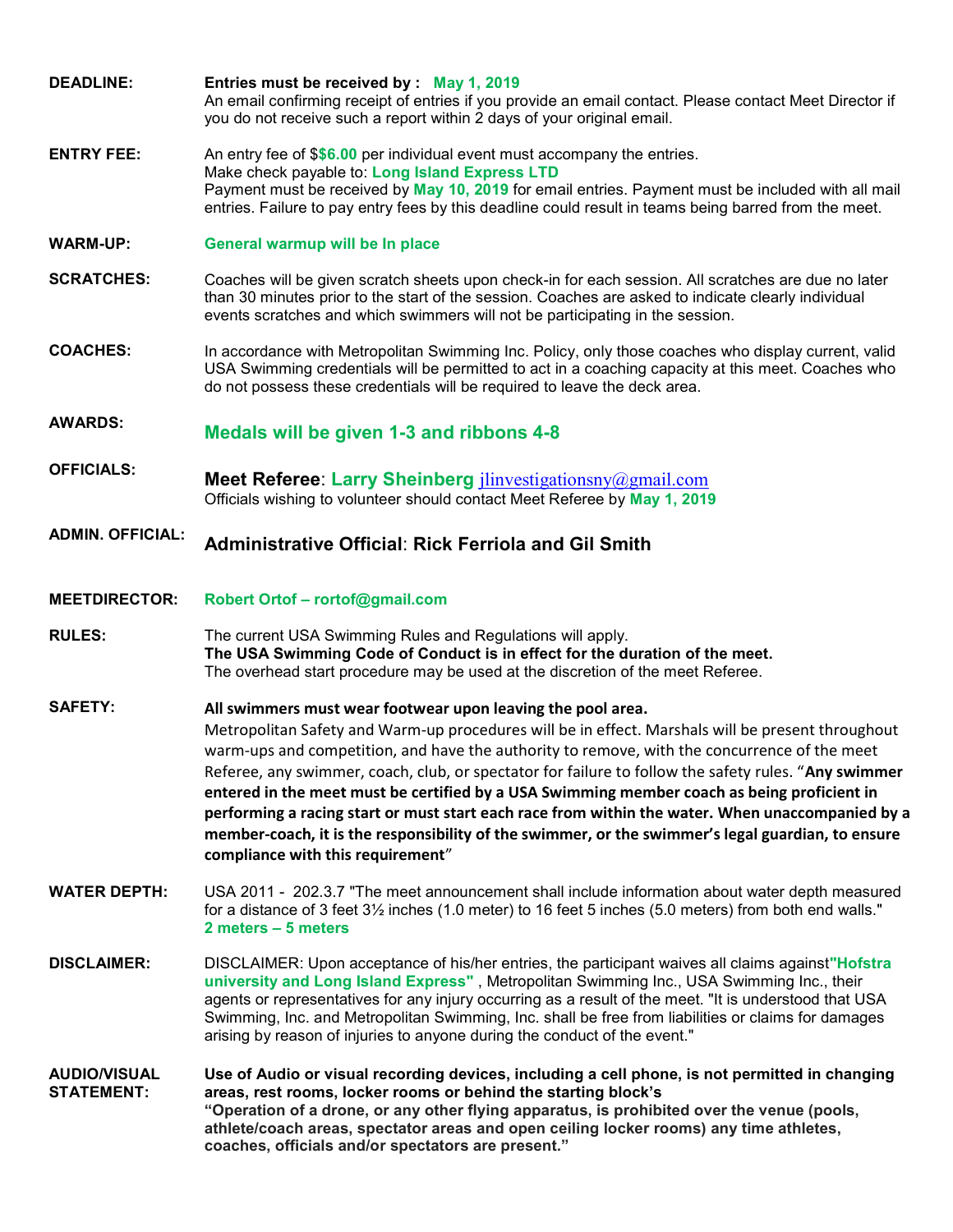|                        | DECK CHANGING: Deck changes are prohibited.                                                                                                                                                                                                                                                                                                                                              |
|------------------------|------------------------------------------------------------------------------------------------------------------------------------------------------------------------------------------------------------------------------------------------------------------------------------------------------------------------------------------------------------------------------------------|
| <b>ADMISSION:</b>      | \$4.00 admission \$2.00 programs                                                                                                                                                                                                                                                                                                                                                         |
| <b>MERCHANTS:</b>      | Metro Swim Shop will be present at the meet. No food or drink allowed in the<br>building.                                                                                                                                                                                                                                                                                                |
| <b>PARKING:</b>        | <b>Parking immediately adjacent to facility</b>                                                                                                                                                                                                                                                                                                                                          |
| <b>DIRECTIONS:</b>     | LIE (495) to Exit 38 (Northern State Parkway) East, to the Meadowbrook<br>Parkway Exit 31 A. Stay on Meadowbrook Parkway until Exit M4 (sign reads<br>Hempstea and Coliseum (travel west) to Main gate (opposite Dunkin Donuts) –<br>enter main gate and turn right at the stop sign at first major intersection – pool<br>facility will be directly in front of you at first stop sign. |
| <b>Distance Events</b> | The 400 Free and 400 IM will be swum fastest to slowest alternating women and<br>men.                                                                                                                                                                                                                                                                                                    |

## Friday Warm-up 4:00 PM Start 5:00 PM

Friday May 10th

Warm-up 4:00 PM Start 5:00 PM

## Girls Event Boys

- 1 13-14 200 IM 2 3 Open 200 IM 4 5 13-14 100 Breast 6 7 Open 100 Breast 8 9 13-14 200 Fly 10
- 11 Open 200 Fly 12
- 13 13-14 100 Free 14
- 15 Open 100 free 16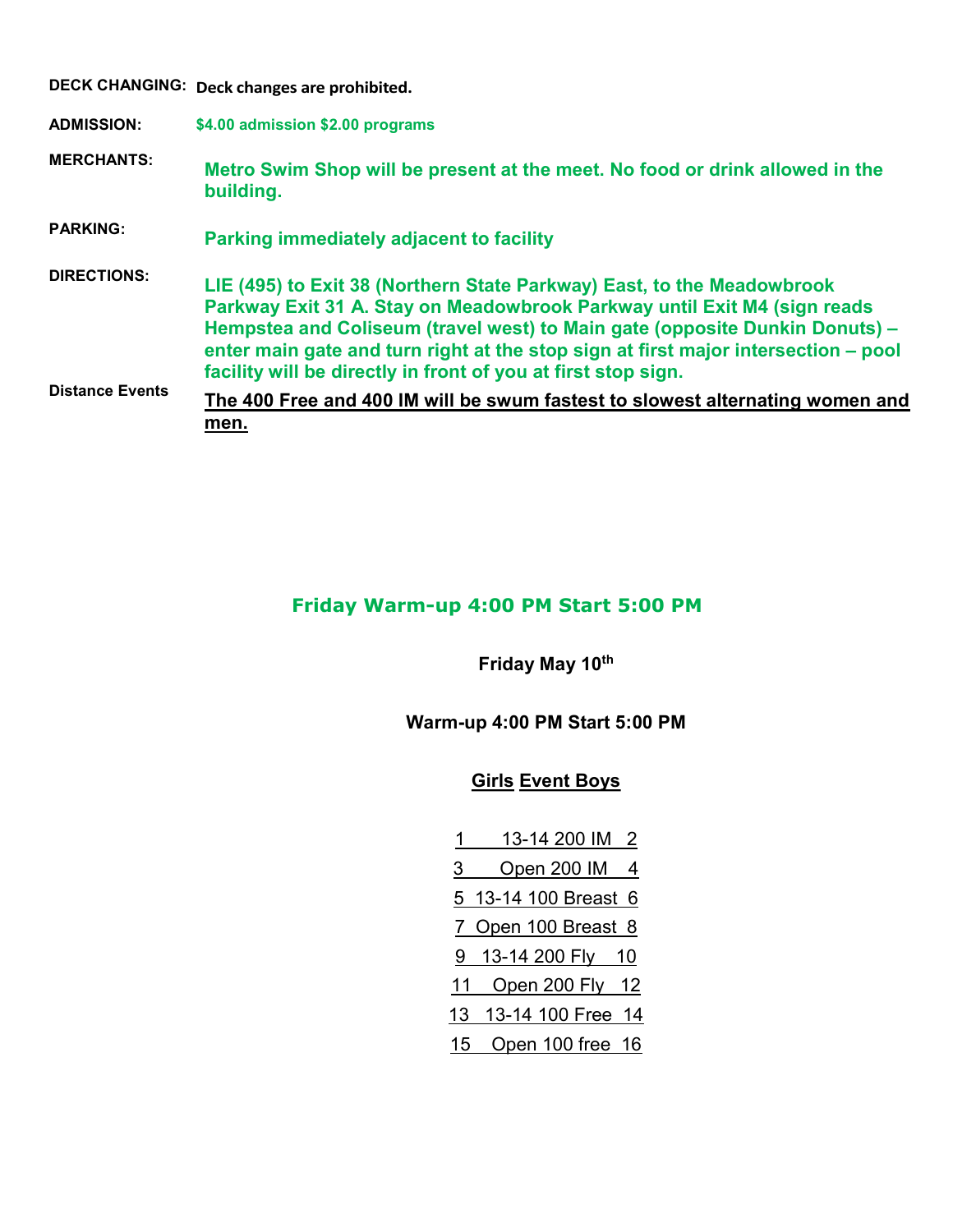Saturday May 11th

Warm-up 8:00 AM Start 9:00 AM

#### **Girls Event Boys**

| 17 <sub>2</sub> | 11/12 50 Free 18       |  |
|-----------------|------------------------|--|
| 19              | 9-10 50 Free 20        |  |
|                 | 21 11/12 100 Fly 22    |  |
|                 | 23 9-10 100 fly 24     |  |
|                 | 25 11/12 100 Breast 26 |  |
|                 | 27 9-10 100 Breast 28  |  |
|                 | 29 11/12 50 Back 30    |  |
|                 | 31 9-10 50 Back 32     |  |

Saturday May 11<sup>th</sup>

#### Warm-up 1:30 PM Start 2:30 PM

#### Girls Event Boys

33 \* 13-14 200 Free 34 35 \* Open 200 Free 36 37 13-14 100 Fly 38 39 Open100 Fly 40 41 13-14 100 Back 42 43 Open 100 Back 44

## \*cut off time for these events is 2:45

Saturday May 11th

#### Warm-up 7:00 PM Start 7:30 PM

#### Girls Event Boys

#### \*45 Open 400 Free \*46

\*This event will be limited to 7 heats of girls and 7 heats of boys and will be swum fastest to slowest alternating women and men.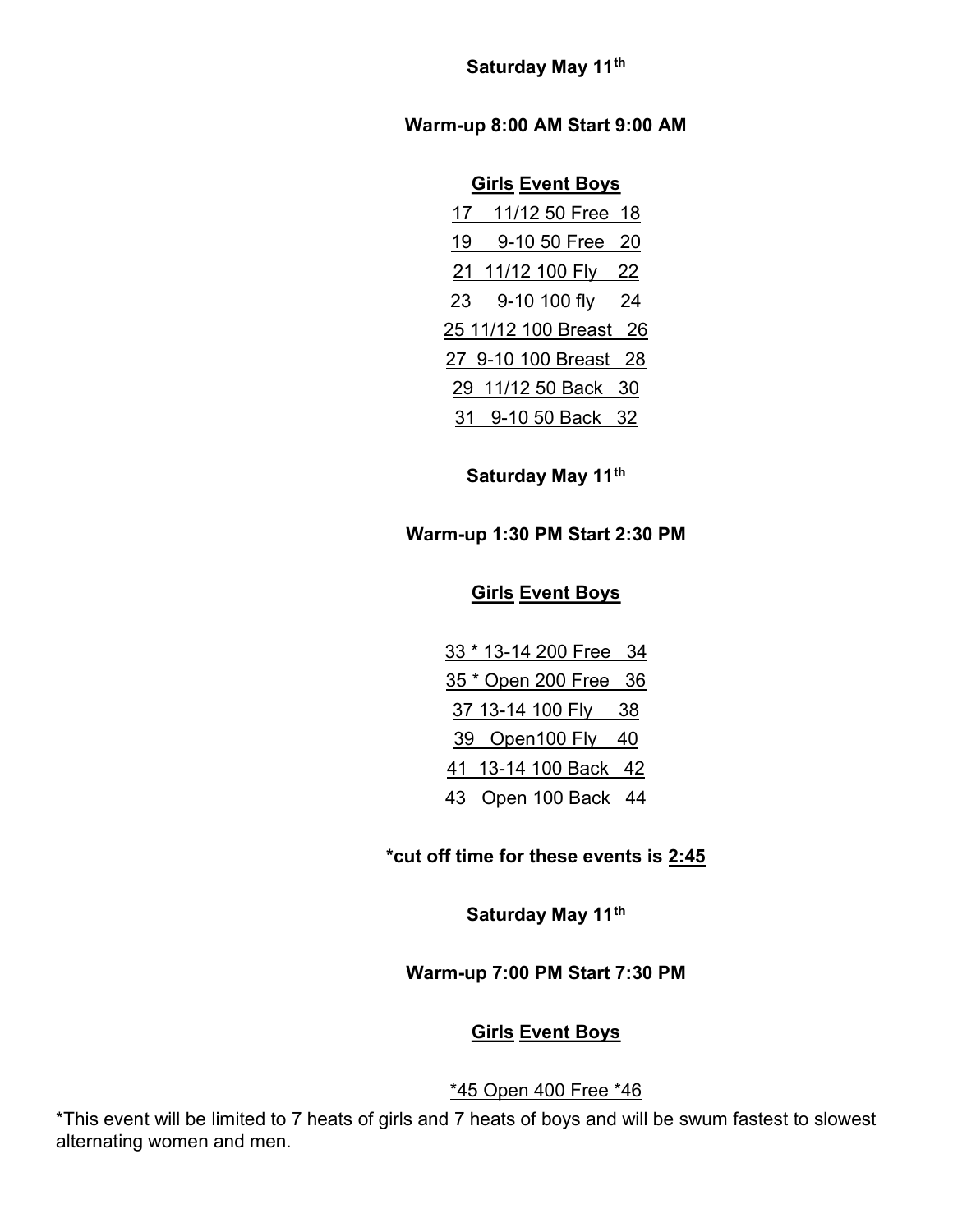Sunday May 12th

#### Warm-up 8:00 AM Start 9:00 AM

# Girls Event Boys

|    | 47 11/12 100 Free 48  |  |
|----|-----------------------|--|
| 49 | 9-10 100 Free 50      |  |
|    | 51 11/12 50 Fly 52    |  |
|    | 53 9-10 50 Fly 54     |  |
|    | 55 11/12 50 Breast 56 |  |
|    | 57 9-10 50 Breast 58  |  |
|    | 59 11/12 100 Back 60  |  |
|    | 61 9-10 100 Back 62   |  |

Sunday May 12th

# Warm-up 1:30 PM Start 2:30 PM

# **Girls Event Boys**

| 63 13-14 200 Back 64   |    |
|------------------------|----|
| 65 Open 200 Back 66    |    |
| 67 13-14 50 Free       | 68 |
| 69 Open 50 Free 70     |    |
| 71 13-14 200 Breast 72 |    |
| 73 Open 200 Breast 74  |    |

Sunday May 12th

# Warm-up 7:00 PM Start 7:30 PM

## **Girls Event Boys**

## \*75 Open 400 Individual Medley \*76

\*This event will be limited to 7 heats of girls and 7 heats of boys and will be swum fastest to slowest alternating women and men.